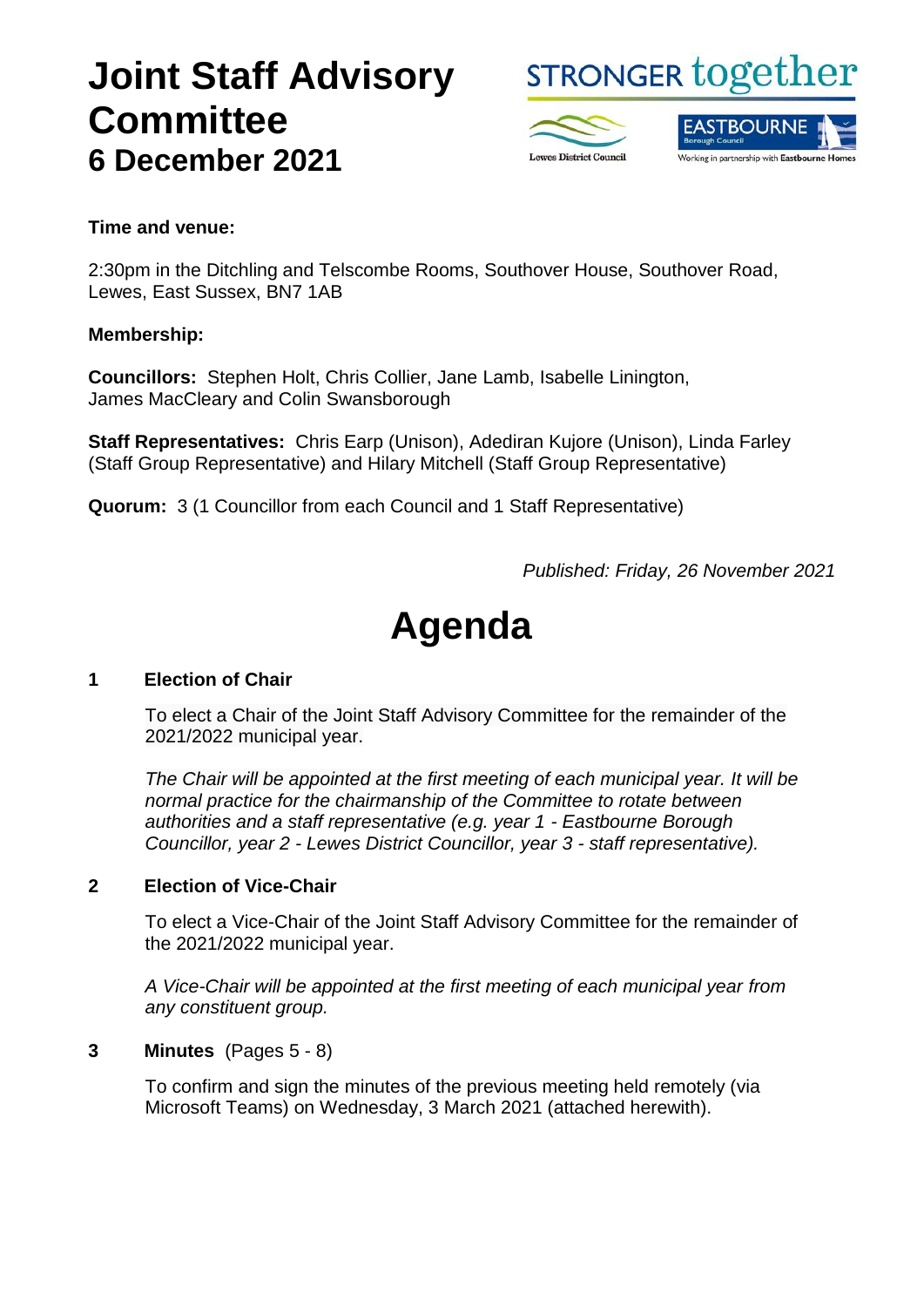#### **4 Apologies for absence/Declaration of substitute members**

#### **5 Declarations of interest**

Disclosure by councillors of personal interests in matters on the agenda, the nature of any interest and whether the councillor regards the interest as prejudicial under the terms of the Code of Conduct.

#### **6 Urgent items**

Items not on the agenda which the Chair of the meeting is of the opinion should be considered as a matter of urgency by reason of special circumstances as defined in Section 100B(4)(b) of the Local Government Act 1972.

#### **7 ICT developments**

Verbal update by Head of ICT

#### **8 Exclusion of the public and press**

To consider, under Section 100(A) of the Local Government Act 1972 (as amended), excluding the public and press from the meeting during the discussion of Items 9, 10, 11 and 12 on this agenda as there are likely to be disclosures of exempt information as defined in paragraphs 1, 2 and 4 of Part 1 of Schedule 12A of the Act.

#### **9 2nd Quarter 2021/22 Accident report** (Pages 9 - 18)

Presentation by the Specialist Advisor - Health and Safety

#### **10 Sickness Absence Quarter 2 2021/22** (Pages 19 - 34)

Report of Head of Human Resources

#### **11 Consideration of matters raised by the employees' side**

To consider any matters raised by the employees' side in respect of the items on this agenda.

#### **12 Consideration of health and safety matters raised by the employees' side**

To consider any matters raised by the employees' side in respect of health and safety.

#### **13 Date of next meeting**

To note that the next meeting of the Joint Staff Advisory Committee is scheduled to commence at 2:30pm on Wednesday, 2 March 2022, in the Court Room, Eastbourne Town Hall, Grove Road, Eastbourne, East Sussex, BN21 4UG.